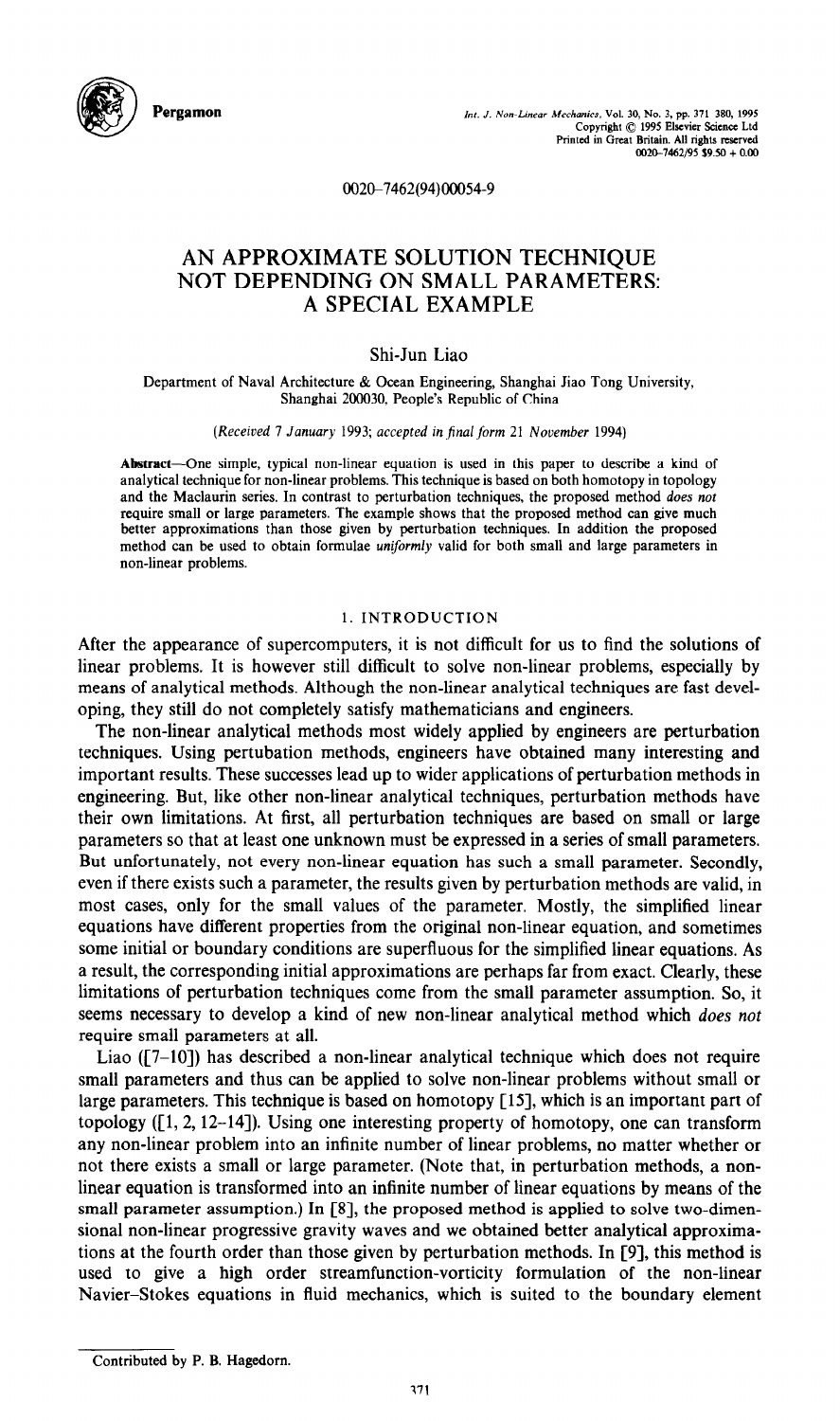method and has a better property of convergence so that results at high *R,* have been obtained. (At present, the author has proved that this kind of BEM formulations are still stable for the shear-driven viscous flow in square cavity in the case  $R_e = 10^4$ .) Both gravity wave equations and Navier-Stoke's equations are difficult non-linear problems in fluid mechanics. The success of the proposed method in solving these non-linear equations show its effectiveness, although modifications and improvements may be possible.

Many researchers are unfamiliar with the non-linear gravity wave equations and Navier-Stoke's equations in fluid mechanics. So, in this paper, one simple and typical non-linear equation is used to describe the basic ideas of the proposed method. The exact solution of the selected example can be expressed by an elliptic integral of the second kind so that we can compare the approximate results to the exact solution. We will show that the proposed method can give much better approximations than perturbation techniques. In the last part of this paper, we discuss the limitations and possible modifications of the proposed method.

### 2. BASIC IDEAS OF HOMOTOPY METHOD

At first, let us simply introduce the basic ideas of homotopy. Homotopy is an important part of differential topology. Homotopy techniques ([3-6]) are widely applied to give all zeros of non-linear algebraic equations, for example eigenvalues.

The basic idea of the homotopy technique is simple. For example, in the case where we need to solve a non-linear algebraic equation  $f(x) = 0$ ,  $(x \in \mathbb{R})$ , we can at first introduce a variable  $p \in [0, 1]$ , called an imbedding parameter, and select a much simpler algebraic equation  $x - a = 0$ . Then, we can construct a homotopy  $[0, 1] \times \mathbb{R} \rightarrow \mathbb{R}$ :

$$
\mathscr{H}(x;p) = pf(x) + (1-p)(x-a) \quad x \in \mathbb{R}, p \in [0,1].
$$

Clearly, we have  $\mathcal{H}(x, 0) = x - a$  and  $\mathcal{H}(x, 1) = f(x)$ : the changing process of *p* from zero to unity is just that of  $\mathcal{H}(x, p)$  from  $(x - a)$  to  $f(x)$ . In topology, this is called *deformation*, and  $(x - a)$ ,  $f(x)$  are called homotopic. Now, the solution x of the algebraic equation

$$
\mathscr{H}(x, p) = pf(x) + (1 - p)(x - a) = 0 \quad p \in [0, 1], x \in \mathbb{R}
$$

is a function of imbedding parameter  $p$ . Thus, differentiating the above equation with respect to  $p$ , we obtain an initial problem about  $x(p)$  as follows:

$$
\begin{cases} dx/dp = -\left(\frac{\partial \mathscr{H}}{\partial p} / \frac{\partial \mathscr{H}}{\partial x}\right), & p \in [0,1], x \in \mathbb{R}, \\ x = a, & p = 0. \end{cases}
$$

The above initial problem can be easily solved by numerical techniques, such as the Runge-Kutta method [14]. The value of x at  $p = 1$  is just the solution of the original algebraic equation  $f(x) = 0$ . The advantage of the above technique is that, even if the initial approximation  $x = a$ , which can be *freely* selected, is far from the solution of the equation  $f(x) = 0$ , we can generally obtain one of the solutions of the equation  $f(x) = 0$ .

#### 3. BASIC IDEAS OF THE PROPOSED METHOD

Now, we introduce the basic ideas of the proposed method by considering the following non-linear differential equation:

$$
(1 + 4q^2x^2)\frac{d^2x}{dt^2} + \Lambda x + 4q^2 \left(\frac{dx}{dt}\right)^2 x = 0
$$
 (1)

with two boundary conditions

$$
x(t) = A \quad \text{when } t = 0,
$$
 (2)

$$
\frac{dx(t)}{dt} = 0 \quad \text{when } t = 0,
$$
 (3)

where  $q$  and  $\Lambda$  are known constants.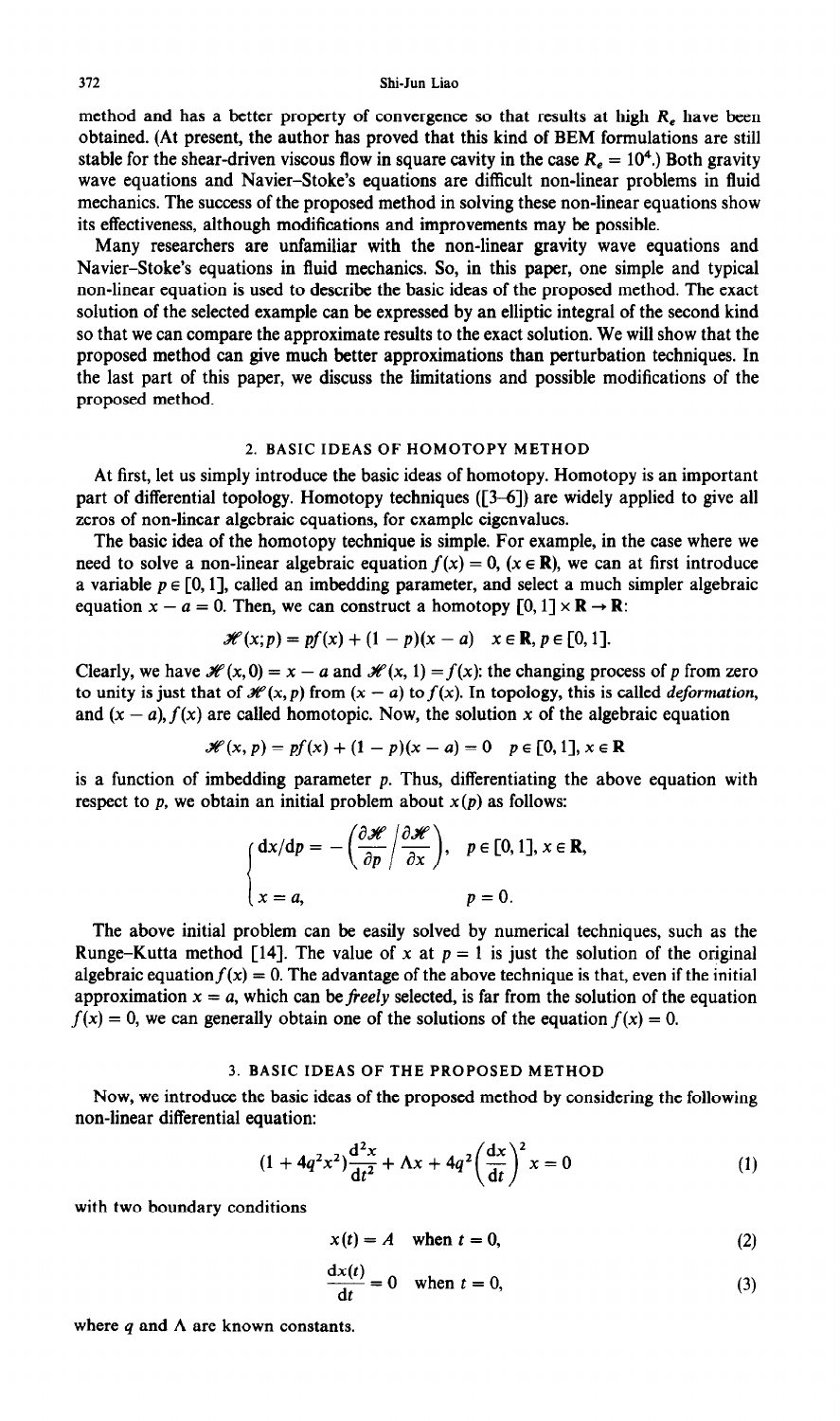When  $\Lambda > 0$ , the above problem has a periodic solution. The exact period *T* can be expressed by an elliptic integral of the second kind

$$
\frac{T}{T_0} = \frac{2}{\pi} \int_0^{\pi/2} \sqrt{1 + 4q^2 A^2 \cos^2 \phi} \, d\phi,\tag{4}
$$

where  $T_0 = 2\pi/\sqrt{\Lambda}$ , as mentioned by Nayfeh and Mook in [11].

In the case where either *A* or *q* is small, one can obtain the perturbation solution of equation (1) at the first and second order of approximation by means of perturbation techniques such as the Lindstedt-Poincare technique or the method of multiple scales  $([11])$ , respectively, as follows:

first order: 
$$
\frac{\bar{T}_1}{T_0} = 1 + q^2 A^2
$$
, (5)

second order: 
$$
\frac{\bar{T}_2}{T_0} = 1 + q^2 A^2 - q^4 A^4.
$$
 (6)

The comparison of the exact period (4) with the perturbation approximations (5), (6) is shown in Fig. 1. Clearly, only in the case  $(qA)^2 \ll 1$ , the perturbation formulas (5), (6) give good approximations of the period *T*. And only in the case  $(qA)^2 \ll 1$ , the perturbation approximations at the second order are better than those at the first-order. The convergence radius of the corresponding series given by perturbation methods may be very small. But even for a very large value of  $(qA)^2$ , for example,  $(qA)^2 = 100000$ , the motion described by equation (1) is still periodic and thus there exists certainly a value of the period *T. So,* it seems necessary to give a formula of *T* which is valid for both small and large values of  $(qA)^2$ .

Let  $\tau = \omega t$  and  $\lambda = \sqrt{\Lambda/\omega} = T/T_0$ , then equation (1) becomes

$$
(1 + 4q^2x^2)\frac{d^2x}{d\tau^2} + \lambda^2x + 4q^2\left(\frac{dx}{d\tau}\right)^2x = 0.
$$
 (7)



Fig. 1. The comparisons of the exact period with the approximate period. Horizontal axis:  $(qA)^2$ ; Vertical axis:  $T_{exact}/T_{aporoximate}$ ; Curve 1: first-order perturbation solution; Curve 2: second-order **perturbation solution; Curve 3: solutions given by (46)**  $[M = 1]$ **; Curve 4: solutions given by (47)**  $[M = 2].$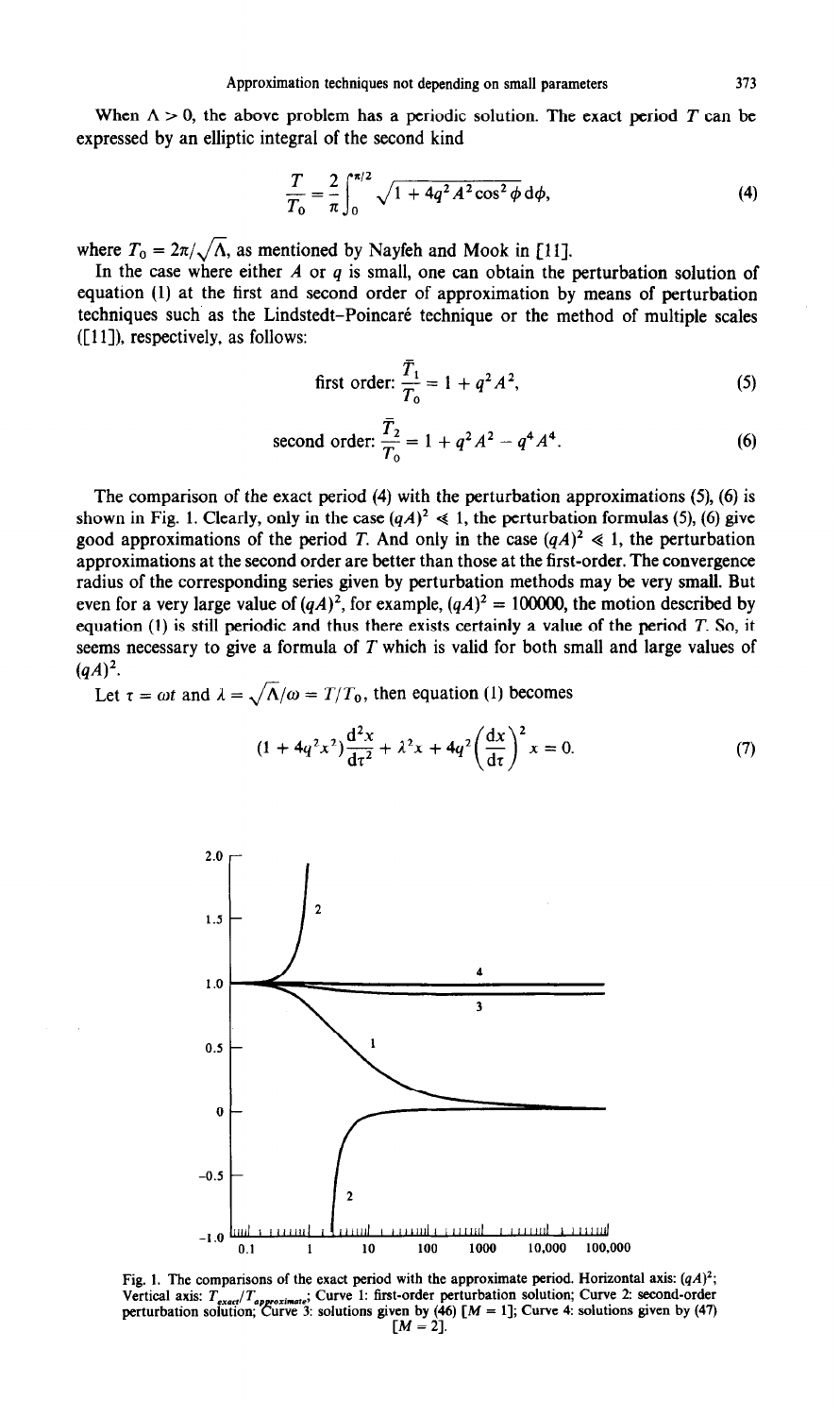#### 314 Shi-Jun Liao

We construct a transformation  $x(t) \to X(t; p)$  and  $\lambda \to \mu(p)$ , which satisfies the following equation

$$
(1 + 4q^2X^2)\frac{d^2X}{dt^2} + \mu^2X + 4q^2\left(\frac{dX}{dt}\right)^2X
$$
  
=  $(1 - p)\left\{(1 + 4q^2x_0^2)\frac{d^2x_0}{dt^2} + \lambda_0^2x_0 + 4q^2\left(\frac{dx_0}{dt}\right)^2x_0\right\} \quad \tau \in \mathbf{R}, p \in [0, 1]$  (8)

with the two boundary conditions

$$
X(\tau; p) = A \quad p \in [0, 1], \tau = 0,
$$
\n(9)

$$
\frac{\mathrm{d}X(\tau;p)}{\mathrm{d}\tau} = 0 \quad p \in [0,1], \tau = 0,
$$
\n(10)

where  $p \in [0, 1]$  is the imbedding parameter. Note that  $\mu(p)$  is now also a function of p, because the frequency  $\omega$  of the solution  $X(\omega t; p)$  is unknown and is also a function of p.

When  $p = 0$ , we obtain, from equations (8)–(10), the initial equations  $\varepsilon_0$ , which have the solutions

$$
X(\tau;0) = x_0(\tau),\tag{11}
$$

$$
\mu(0) = \lambda_0, \tag{12}
$$

where  $x_0(\tau)$  is a freely selected periodic function which satisfies the two boundary conditions (2) and (3), and  $\lambda_0$  is a *freely* selected constant. Therefore,  $x_0(\tau)$  and  $\lambda_0$  are the values of  $X(\tau;p)$  and  $\mu(p)$  at  $p = 0$ , respectively.

When  $p = 1$ , equation (8) is the same as the original equation (7) so that its solutions are just  $x(\tau)$  and  $\lambda$ , that is

$$
X(\tau; 1) = x(\tau), \tag{13}
$$

$$
\mu(1) = \lambda. \tag{14}
$$

Let  $\varepsilon_0$  and  $\varepsilon_f$  denote the equations (8)-(10) at  $p = 0$  and  $p = 1$ , respectively. Clearly, different values of *p* in equations (8)-(10) correspond to different equations  $\varepsilon(p)$  and to different solutions  $X(\tau;p)$  and  $\mu(p)$ . The process of the change of p from zero to unity is the process of the change of equations  $\varepsilon(p)$  from  $\varepsilon_0$  to  $\varepsilon_f$ , and is also the process of the continuous change of the solution  $X(\tau;p)$  from  $x_0(\tau)$  to  $x(\tau)$  and the solution  $\mu(p)$  from  $\lambda_0$ to  $\lambda$ , respectively. So,  $X(\tau;p): x_0(\tau) \simeq x(\tau)$  and  $\mu(p): \lambda_0 \simeq \lambda$  are homotopies. Here,  $x_0(\tau)$ and  $x(\tau)$  are homotopic, as are  $\lambda_0$  and  $\lambda$ . (In fact, the equations (8)-(10) construct a homotopy operator.) For convenience, we call the equations (8)-(10) zero order deforma*tion equations* or zero *order process equations,* and call the proposed method the *Homotopy Analysis Method* or the *Process Analysis Method.* The reason for these terminologies will be made clear in the following development.

Let us first assume that the equations  $(8)$ – $(10)$  have solutions  $X(\tau; p)$  and  $\mu(p)$  in the whole domain  $p \in [0, 1]$ , which are smooth enough so that  $X(\tau;p)$  and  $\mu(p)$  have the kth-order partial derivatives with respect to *p* at  $p = 0$ , denoted respectively as

$$
x_0^{[k]}(\tau) = \frac{\partial^k X(\tau;p)}{\partial p^k}\bigg|_{p=0} \quad (k=1,2,3,\ldots), \tag{15}
$$

$$
\lambda_0^{[k]} = \frac{\partial^k \mu(p)}{\partial p^k}\bigg|_{p=0} \quad (k=1,2,3,\ldots). \tag{16}
$$

For convenience, call  $x_0^{[k]}(\tau)$  and  $\lambda_0^{[k]}$  *kth-order deformation derivatives* of  $X(\tau;p)$  and  $\mu(p)$  at  $p = 0.$ 

Then, one can obtain the Maclaurin series of  $X(\tau;p)$  and  $\mu(p)$ , respectively, as follows:

$$
X(\tau;p) = x_0(\tau) + \sum_{k=1}^{\infty} \left\{ \frac{x_0^{(k)}(\tau)}{k!} \right\} p^k,
$$
 (17)

$$
\mu(p) = \lambda_0 + \sum_{k=1}^{\infty} \left\{ \frac{\lambda_0^{k}}{k!} \right\} p^k.
$$
 (18)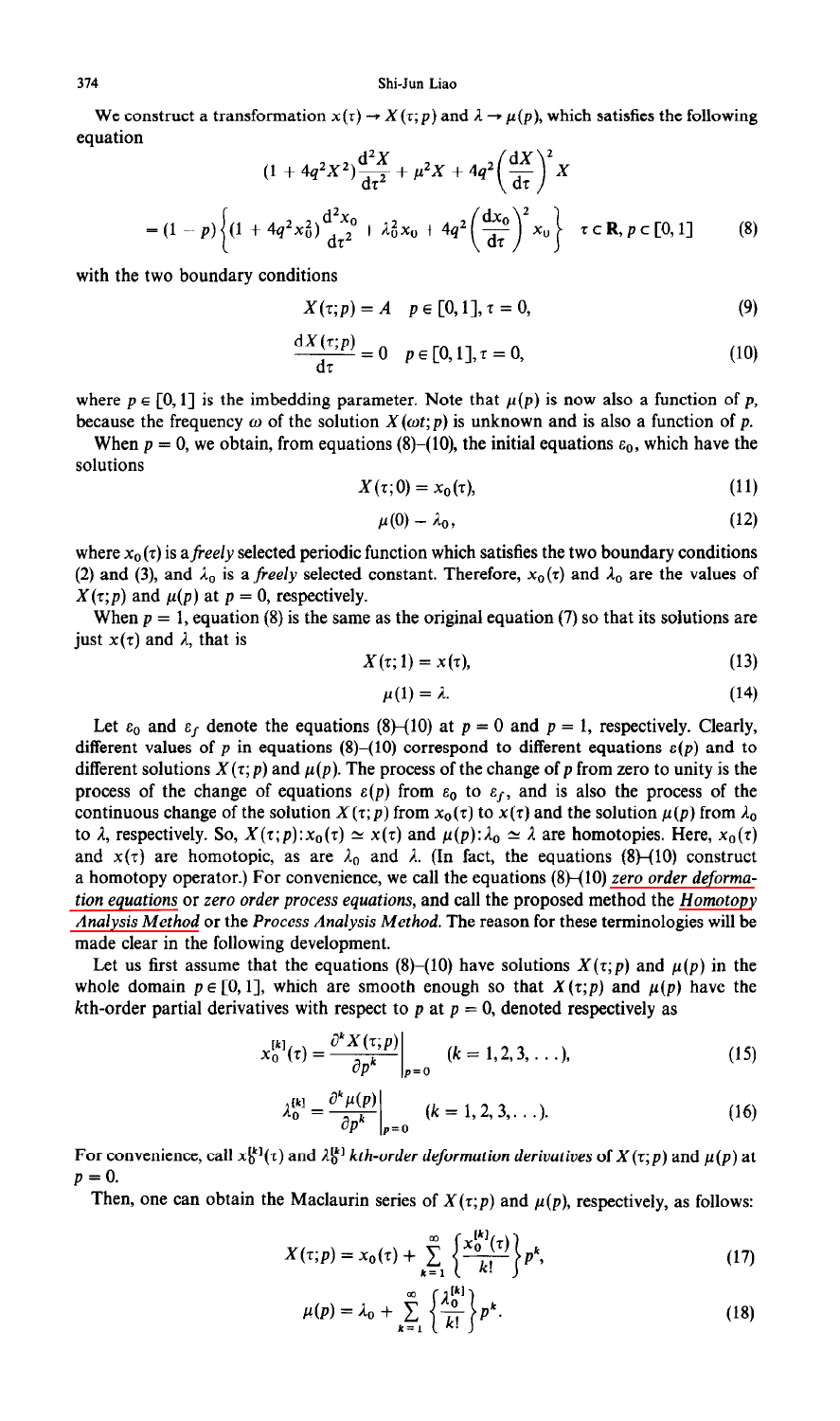Generally, the Maclaurin series have a finite radius  $\rho$  of convergence. Clearly, in the case  $||x(\tau) - x_0(\tau)|| = 0$  and  $||\lambda - \lambda_0|| = 0$ , one can easily obtain

 $x_0^{[k]}(\tau) = 0$ 

 $\lambda^{[k]} = 0$ 

and

from equations  $(8)-(10)$ , so that the Maclaurin series (17) and (18) hold for any value of p. It seems that, when  $||x(\tau) - x_0(\tau)||$  and  $||\lambda - \lambda_0||$  increase, the radius  $\rho$  of convergence of the Maclaurin series (17) and (18) will decrease. In addition to the assumption formulated above, let us now also assume that  $||x(\tau) - x_0(\tau)||$  and  $||\lambda - \lambda_0||$  are small enough so that the radius  $\rho$  of convergence of the Maclaurin series (17) and (18) would be equal to or greater than one, then

$$
x(\tau) = X(\tau; 1) = x_0(\tau) + \sum_{k=1}^{\infty} \frac{x_0^{[k]}(\tau)}{k!},
$$
\n(19)

$$
\lambda = \mu(1) = \lambda_0 + \sum_{k=1}^{\infty} \frac{\lambda_0^{(k)}}{k!},
$$
 (20)

which gives relations between the solutions  $x(t)$ ,  $\lambda$  and the free selected initial approximations  $x_0(\tau)$ ,  $\lambda_0$ , respectively.

At the first order of approximation, we have from (19) and (20) that

$$
x(\tau) \approx x_0(\tau) + x_0^{[1]}(\tau), \tag{21}
$$

$$
\lambda \approx \lambda_0 + \lambda_0^{[1]}.\tag{22}
$$

The  $x_0^{[k]}(\tau)$  and  $\lambda_0^{[k]}$  ( $k = 1, 2, 3, ...$ ) can be obtained in the similar way as follows. Differentiating equations (8)-(10) with respect to p and then setting  $p = 0$ , we obtain the

*first order deformation equation*   $d^2x^{[1]}$   $\qquad$   $dx^{\dagger}dx^{[1]}$ 

$$
(1 + 4q^2x_0^2)\frac{d^2x_0}{dt^2} + \left(8q^2x_0\frac{dx_0}{dt}\right)\frac{dx_0}{dt} + \left\{8q^2x_0\frac{d^2x_0}{dt^2} + 4q^2\left(\frac{dx_0}{dt}\right)^2 + \lambda_0^2\right\}x_0^{[1]}
$$
  
= 
$$
-\left\{(1 + 4q^2x_0^2)\frac{d^2x_0}{dt^2} + \sigma x_0 + 4q^2\left(\frac{dx_0}{dt}\right)^2x_0\right\}
$$
(23)

with boundary conditions

$$
x_0^{[1]}(0) = 0,\t\t(24)
$$

$$
\frac{dx_0^{11}(0)}{d\tau} = 0,
$$
\n(25)

where

$$
\sigma = \lambda_0^2 + 2\lambda_0 \lambda_0^{[1]}.
$$

Select the periodic function  $x_0(\tau) = A\cos(\tau)$  as the initial approximation and let

$$
x_0^{[1]}(\tau) = \sum_{k=0}^{\infty} B_{2k+1} \cos(2k+1)\tau
$$
 (27)

denote the solution of the first order deformation equations (23)–(25), where  $B_{2k+1}$  ( $k \ge 0$ ) are unknowns. Then we have

$$
\frac{dx_0^{[1]}}{d\tau} = -\sum_{k=0}^{\infty} (2k+1) B_{2k+1} \sin(2k+1)\tau, \tag{28}
$$

$$
\frac{d^2 x_0^{[1]}}{dt^2} = -\sum_{k=0}^{\infty} (2k+1)^2 B_{2k+1} \cos(2k+1)\tau, \qquad (29)
$$

and the boundary condition (25) can be satisfied automatically.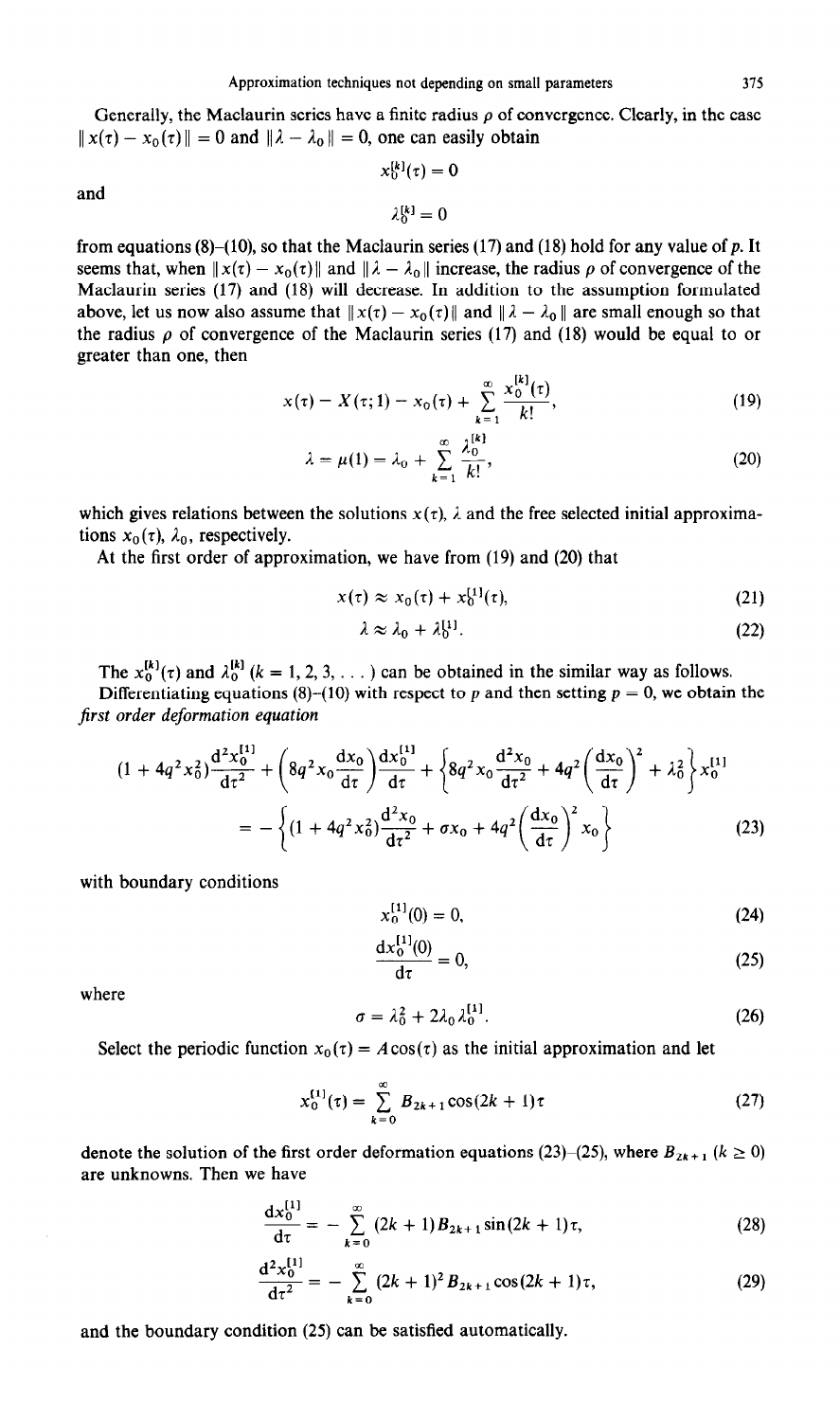Substituting  $x_0(\tau) = A\cos(\tau)$  into the right side of equation (23), we have

$$
-\left\{(1+4q^2x_0^2)\frac{d^2x_0}{dz^2}+\sigma x_0+4q^2\left(\frac{dx_0}{d\tau}\right)^2 x_0\right\}
$$
  
=  $A\left\{\left[(1+2q^2A^2)-\sigma\right]\cos\tau+2q^2A^2\cos 3\tau\right\}.$  (30)

Substituting equations (27)-(29) and  $x_0(\tau) = A \cos(\tau)$  into the left side of equation (23), we obtain

$$
(1 + 4q^2x_0^2)\frac{d^2x_0^{[1]}}{dt^2} + \left(8q^2x_0\frac{dx_0}{dt}\right)\frac{dx_0^{[1]}}{dt} + \left\{8q^2x_0\frac{d^2x_0}{dt^2} + 4q^2\left(\frac{dx_0}{dt}\right)^2 + \lambda_0^2\right\}x_0^{[1]}
$$
  
\n
$$
= \sum_{k=0}^{\infty} \left\{(\lambda_0^2 - 2q^2A^2) - (1 + 2q^2A^2)(2k+1)^2\right\}B_{2k+1}\cos(2k+1)\tau
$$
  
\n
$$
-q^2A^2\sum_{k=0}^{\infty} \left\{(2k+1)^2 + 2(2k+1) + 3\right\}B_{2k+1}\cos(2k+3)\tau
$$
  
\n
$$
-q^2A^2\sum_{k=0}^{\infty} \left\{(2k+1)^2 - 2(2k+1) + 3\right\}B_{2k+1}\cos(2k-1)\tau
$$
  
\n
$$
= \left\{\left[(\lambda_0^2 - 1) - 6q^2A^2\right]B_1 - 6q^2A^2B_3 + \cdots \right\}\cos\tau
$$
  
\n
$$
+ \left\{-6q^2A^2B_1 + [(\lambda_0^2 - 9) - 20q^2A^2\right]B_3 + \cdots \right\}\cos 3\tau + \cdots
$$
 (31)

In expression (27), we only use a finite number of terms *M.* We give the solutions at the first order of approximation in the case of one term only  $(M = 1)$  or two terms  $(M = 2)$ , respectively.

# 3.1. *Approximation of T/T*<sub>0</sub> in the case  $M = 1$

In the case of only one term in (27), comparing the coefficients of equations (30) and (31), which are respectively the two sides of equation (23), we have

$$
B_1 = \left[ \frac{(1 + 2q^2A^2) - \sigma}{\lambda_0^2 - 1 - 6q^2A^2} \right] A.
$$
 (32)

Owing to (24), we get  $B_1 = 0$ . Therefore, we have

$$
\sigma = 1 + 2q^2 A^2. \tag{33}
$$

Due to (26), we also obtain

$$
\lambda_0^{[1]} = \frac{\sigma - \lambda_0^2}{2\lambda_0}.\tag{34}
$$

Thus, we obtain from (22) that

$$
\lambda \approx \lambda_0 + \frac{\sigma - \lambda_0^2}{2\lambda_0}.\tag{35}
$$

which would be a better approximation than  $\lambda_0$ . Note that  $\lambda_0$  can be freely selected, so that the equation (35) gives an iterative procedure:

$$
\lambda_{k+1} = \lambda_k + \frac{\sigma - \lambda_k^2}{2\lambda_k}.
$$
 (36)

It should be emphasized that, as mentioned before,  $\lambda_0$  can be now freely selected. Clearly, when  $(qA)^2$  is very small,  $T_0 = 2\pi/\sqrt{\Lambda}$  is a good approximation of the period T. Therefore, we can at first select  $\lambda_0 = 1$  as a rough approximation of *T*. Thus, according to (36) and (33), we have

$$
\lambda_1=1+q^2A^2,
$$

which is the same as the perturbation result (5) at first-order of approximation.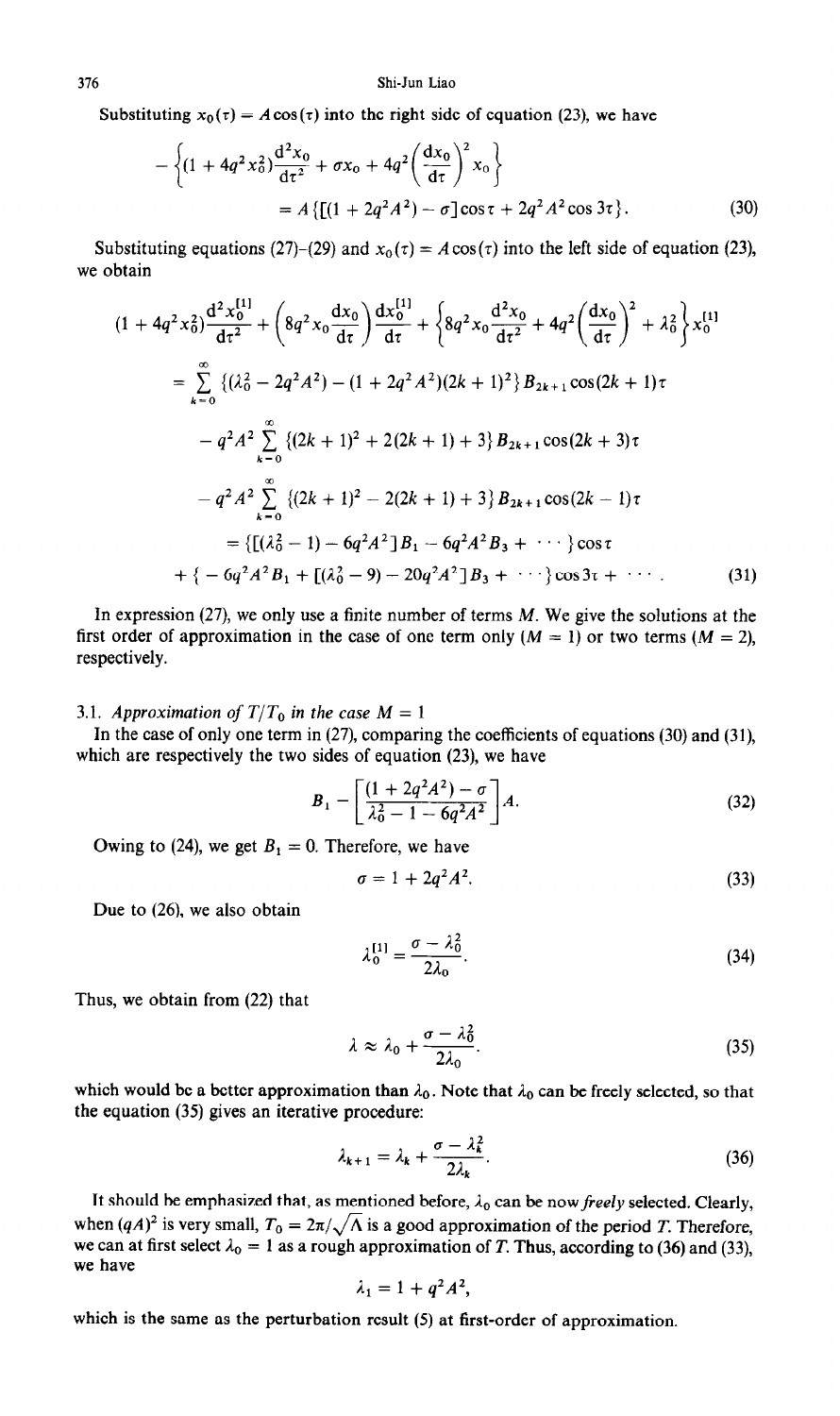But, different from perturbation methods, we can now select different initial values of  $\lambda$ . Clearly,  $(1 + q^2 A^2)$  is a better initial value of  $\lambda$  than 1.0, which is used in the perturbation methods. Thus, substituting  $\lambda_1 = 1 + q^2 A^2$  into (36), we have

$$
\lambda_2 = 1 + q^2 A^2 \bigg( \frac{2 + q^2 A^2}{2 + 2q^2 A^2} \bigg),
$$

which is a better approximation of  $\lambda = T/T_0$  than the perturbation approximation (5). This gives a series of the approximate values of  $\lambda$ . For example, in the case  $(qA)^2 = 1.0$ , we have

> $\lambda_0 = 1.000,$  $\lambda_1 = 2.000,$  $\lambda_2 = 1.750,$  $\lambda_3 = 1.732$ ,  $\lambda_4 = 1.732,$ . . . .

Note that, according to (4), the exact value of  $T/T_0$  in the case  $(qA)^2 = 1.0$  is 1.678. Thus, using the iterative formulas (36), we can obtain a series  $\lambda_0$ ,  $\lambda_1$ ,  $\lambda_2$ ,  $\lambda_3$ ,  $\lambda_4$ , ... of the approximate values of  $T/T_0$ , which has the property that  $\lambda_{k+1}$  is a better approximation than  $\lambda_k$ . Therefore, in the limit

$$
\lambda = \lim_{k \to +\infty} \lambda_k,
$$
  

$$
\lambda = \lambda + \frac{\sigma - \lambda^2}{2\lambda}.
$$
 (37)

Therefore we have

one obtains

$$
\lambda = \sqrt{\sigma} \tag{38}
$$

as the 'best' approximation at the first order. Setting  $\lambda_0^{[1]} = 0$  in expression (26) gives the same result as (38). This means the selected value of  $\lambda_0$  is so good that no modification of  $\lambda_0$ is needed.

Substituting (33) into (38) gives

$$
\lambda = \sqrt{1 + 2q^2 A^2}.\tag{39}
$$

3.2. *Approximation of T/T*<sub>0</sub> in the case  $M = 2$ 

If two terms are used in (27), comparing the coefficients of equations (30) and (31), which are respectively the two sides of the equation (23), we obtain two linear algebraic equations for the two unknowns  $B_1$  and  $B_3$ :

$$
[(\lambda_0^2 - 1) - 6q^2 A^2]B_1 - 6q^2 A^2 B_3 = A[(1 + 2q^2 A^2) - \sigma],
$$
 (40)

$$
-6q^2A^2B_1 + [(\lambda_0^2 - 9) - 20q^2A^2]B_3 = 2q^2A^2.
$$
 (41)

From the above set of equations, we can obtain the expressions of the unknowns  $B_1$  and  $B_3$ , which are functions of  $\lambda_0$  and  $\sigma$ .

Owing to the boundary condition (24), one has  $B_1 + B_3 = 0$  and from this follows

$$
\sigma = \frac{(9 + 34q^2A^2 + 28q^4A^4) - (1 + 4q^2A^2)\lambda_0^2}{14q^2A^2 + (9 - \lambda_0^2)}.
$$
\n(42)

According to (38)

$$
\lambda^2 = \frac{(9 + 34q^2A^2 + 28q^2A^4) - (1 + 4q^2A^2)\lambda^2}{14q^2A^2 + (9 - \lambda^2)}
$$
(43)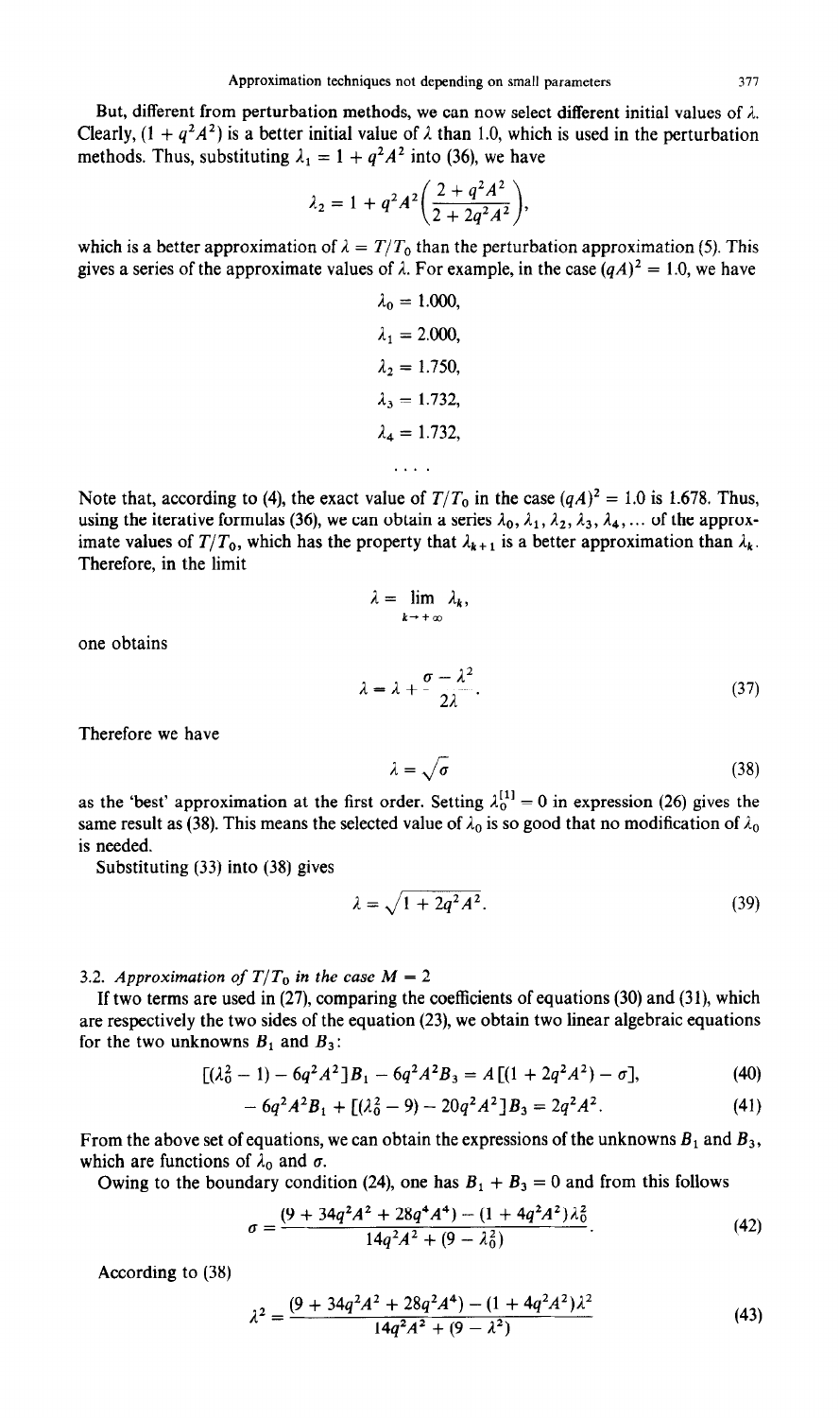also holds. This is an algebraic equation in  $\lambda^2$ , which has the solution

$$
\lambda = \sqrt{5 + 9q^2A^2 \pm \sqrt{16 + 56q^2A^2 + 53q^4A^4}}.
$$
 (44)

Clearly

$$
\lim_{(qA)^2 \to 0} \lambda = \sqrt{5 \pm 4}
$$

must be equal to one, so we select the ' $-$ ' sign in expression (44). Therefore, we have

$$
\lambda = \sqrt{5 + 9q^2A^2} - \sqrt{16 + 56q^2A^2 + 53q^4A^4}.
$$
 (45)

Thus, we obtain two approximate expressions for the non-dimensional period  $\lambda$  at the first order of approximation as follows:

one term used (*M* = 1): 
$$
\frac{T_1}{T_0} = \sqrt{1 + 2q^2 A^2}
$$
, (46)

two terms used (*M* = 2): 
$$
\frac{T_2}{T_0} = \sqrt{5 + 9q^2A^2 - \sqrt{16 + 56q^2A^2 + 53q^4A^4}},
$$
 (47)

where  $T_0 = 2\pi/\sqrt{\Lambda}$ .

The comparison of the above approximate formulas with the perturbation formulas (5) and (6) is shown in Fig. 1.

As mentioned before, the perturbation formulas (5) and (6) can give good approximations only in the case  $(qA)^2 \ll 1$ . Even at  $(qA)^2 = 1$ , these perturbation approximations have errors larger than 16% and 67%, respectively. On the other hand, in the case  $(qA)^2 = 1.0$ , the expressions (46) and (47) give respectively only 3.1% and 0.1% errors. It is interesting that even at  $(qA)^2 = 10^5$ , the formulas (46) and (47) lead to errors smaller than 10% and 3%, respectively, whereas the perturbation formula (5) gives errors larger than 99%. Note that, in the case  $(qA)^2 > (1 + \sqrt{5})/2$ , the perturbation formula (6) at the second order of approximation gives negative values of  $\lambda$  which have certainly no meaning. But, even in case  $(qA)^2$  tending to infinity, we have

$$
\lim_{|qA| \to \infty} \frac{T}{T_1} = \lim_{|qA| \to \infty} \frac{\frac{2}{\pi} \int_0^{\pi/2} \sqrt{1 + 4q^2 A^2 \cos^2 \phi} \, \mathrm{d}\phi}{\sqrt{1 + 2q^2 A^2}} = \frac{2\sqrt{2}}{\pi} \approx 0.900 \tag{48}
$$

and

$$
\lim_{|qA| \to \infty} \frac{T}{T_2} = \lim_{|qA| \to \infty} \frac{\frac{2}{\pi} \int_0^{\pi/2} \sqrt{1 + 4q^2 A^2 \cos^2 \phi} \, d\phi}{\sqrt{5 + 9q^2 A^2} - \sqrt{16 + 56q^2 A^2 + 53q^2 A^4}} = \left(\frac{4}{\pi}\right) \frac{1}{\sqrt{9 - \sqrt{53}}} \approx 0.971. \tag{49}
$$

Therefore, for *any* value of  $(qA)^2$ , it can be easily proved that

$$
0 \le \frac{|T - T_1|}{T_1} \le 10\%,\tag{50}
$$

$$
0 \le \frac{|T - T_2|}{T_0} \le 3\% \tag{51}
$$

So, the formulas (46) and (47) are *uniformly valid* for *any* values of  $(qA)^2$ . (Note that the perturbation formulas (5) and (6) are valid only in the case  $(qA)^2 \le 1$ .) It should be pointed out that the formulas (46) and (47) are much simpler and cheaper to evaluate than the exact expression (4). Note also that, formulas (46) and (47) are only first order approximations.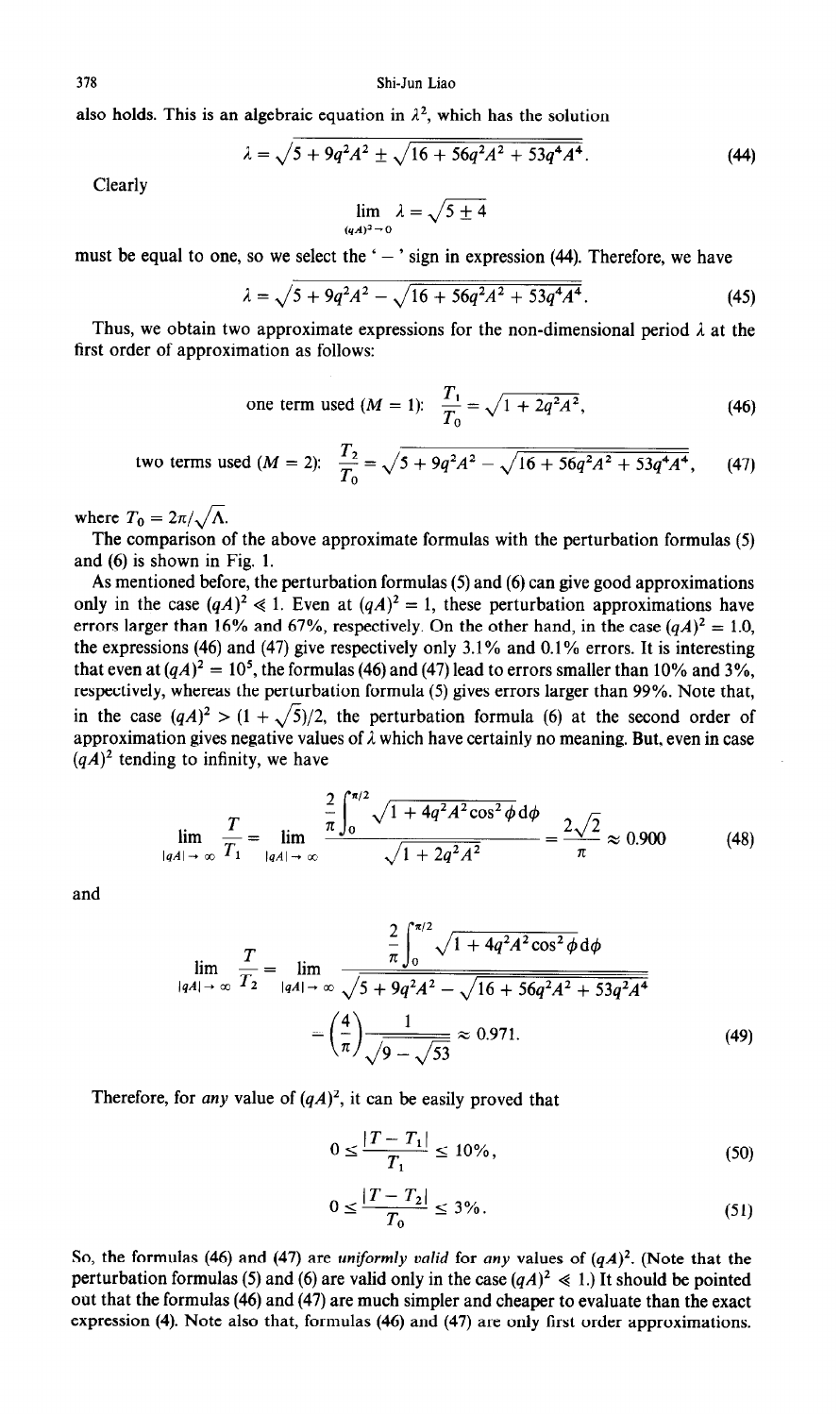# 4. LIMITATIONS AND NEEDED IMPROVEMENTS

In this paper, we have used a simple example to describe the basic ideas of a non-linear analytical technique, showing its reasonableness and effectiveness. Based on this simple example, we make some additional remarks about this method.

At first, the proposed method can give much better analytical approximations than perturbation methods. Secondly, the results obtained by the proposed method are uniformly valid for both small and large parameters. This is so mainly because the proposed method is based on the simple property of homotopy in topology, that is, any kth-order deformation equations are linear about the kth-order deformation derivatives. By means of this property of homotopy, any non-linear problem can be transformed into infinite number of linear problems, no matter whether or not there exists a small or large parameter. This is the principal difference between the proposed method and the perturbation techniques. (Note that all perturbation methods need one or more small parameters to transform a non-linear equation into a series of linear equations, therefore, it is certainly reasonable that the perturbation results are usually valid only for the small values of the parameters. It seems that this limitation of perturbation methods can be overcome by the proposed method.)

In opposition to perturbation techniques, the initial approximations can be now freely selected. So, in this paper, we can use the methods of iteration and limit to find the 'best' approximation of the non-dimensional period  $\lambda$ . This means that the initial approximations are not simply freely selected, although we can do so. The example shows that, this kind of iterative technique is reasonable and very effective, and can give much better approximations than perturbation techniques. It is interesting that improvements are obtained if we consider the selection of the initial approximations from a totally new view point.

Without the limitation of the small parameter assumption, the proposed method gives much greater freedom to select the initial approximations. Thus, we can use many other techniques to find some simple and reasonable initial approximations. This is perhaps why the proposed method can give much better approximations, which are valid for both small and large parameters, than perturbation techniques.

Although the simple example given in this paper is a non-linear differential equation, the proposed method can be also applied to solve non-linear algebraic equations and partial differential equations, such as the full Navier-Stokes equations, the full equations of gravity waves, the KdV equation, the Boussinesq's equation, the Sine-Gorden equation and so on.

However, the proposed method is still unsatisfactory and certainly many improvements are needed. Although the proposed method has shown its effectiveness and reasonableness in many examples  $(7-10)$ , the theoretical research is urgently needed, because the examples do not constitute mathematical proof. One problem which needs to be answered is: under which conditions is the radius of convergence of the Maclaurin series [in form similar as expression (17)] equal to or greater than one? Note that, when  $p = 0$ , the right side of equation (8) expresses the errors of the original equation. Clearly, if the selected initial solutions are just the exact ones, then there exist no errors at all and the right side of expression (8) is zero. In this case, it can be easily proved that any kth-order deformation derivatives are zero, so that the corresponding Maclaurin series converges for any values of p. So, if the selected initial approximations are good enough, the radius of convergence  $\rho$  should be greater than unity. The Maclaurin series given by the proposed method seems to be somewhat special: its radius of convergence is dependent upon the selection of the initial approximations. Thus, if the initial solutions are suitably selected, the radius of convergence of the Maclaurin series given by the proposed method should be greater than one, as shown in this paper. This is however presently an unproved assumption. Although most Maclaurin series have finite radius of convergence greater than zero, unfortunately, there exist indeed some Maclaurin series having radius of convergence equal to zero, and in these cases, the proposed method will fail. So, in practice, we should examine the results obtained by the proposed method. (Note that any perturbation solutions must be examined also.)

The proposed method can overcome some limitations of perturbation techniques: it does not require small or large parameters, and may give better approximations which are uniformly valid for both small and large parameters or variables. However, as the perturbation techniques, the proposed method is not perfect and has its own limitations: it must be